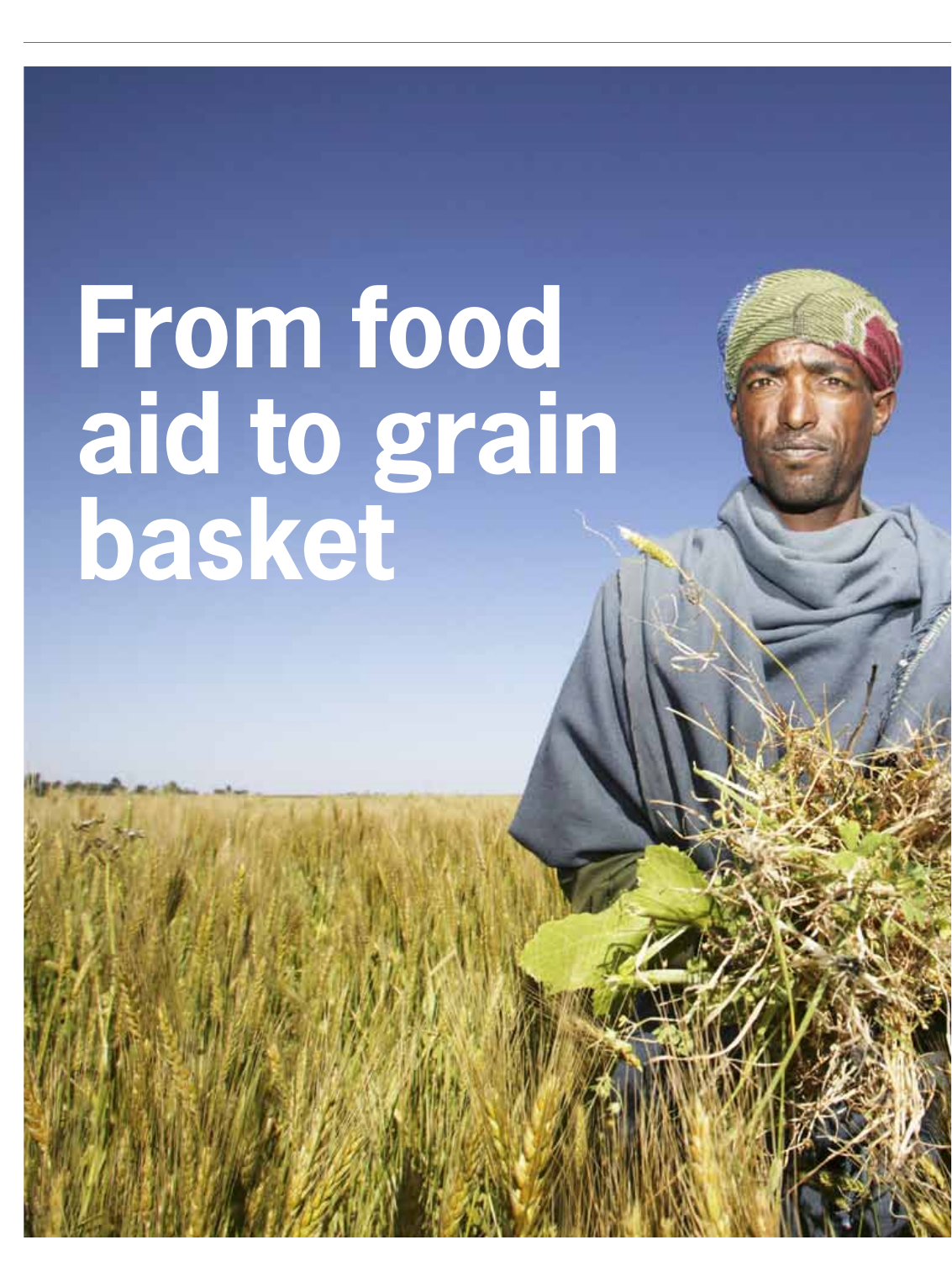**Ethiopia's image is of a country at the mercy of catastrophic droughts and food aid. But there is another side to Ethiopia. There are big opportunities for small-scale farmers in its fertile, well-watered highlands. The country has the potential to become a rich grain basket, say Wageningen experts. If the government loosens its grip. TEXT MARION DE BOO** 

**Photography** hollandse hoogte **Illustration** Schwandt infographics



**The road north from the provincial capital Bahir Dar is quite passable in the dry season. The fertile Ethiopian highlands stretch into the distance on both sides.** he road north from the provincial capital Bahir Dar is quite passable in the dry season. The fertile Ethiopian high-The land looks green, with plenty of trees and bushes, and small herds of cows and goats grazing here and there. About 35 kilometres down the road the Farmers Training Centre of the district of South Achefer comes in sight. Meanwhile the burning sun is high in the sky. Muluken Lulie has a meeting here today. 'The rainy season is coming; it is time to plant,' says Lulie.

Lulie tills three hectares of land together with his wife. They mainly grow maize for their family but they also grow barley, teff – an old grain variety – and potatoes for the market. 'During busy times we sometimes hire help when the children are at school, but we do most of the work ourselves. One of my sons will soon graduate as a doctor.' Muluken Lulie is one of the 'model farmers' in the Ethiopian government's national agriculture programme. He learns new farming techniques at the Farmers Training centre and is then expected to share his newly won knowledge with ten neighbouring families. They in turn should reach out to ten other families so that a snowball effect is created and tens of thousands of farmers are eventually reached. Lulie's neighbours, Teshome Melese and Yeshialem Addis, were day labourers without land of their own. This year they were able to lease 2.5 hectares. They are looking to their neighbour for guidance on how to go about things, they explain in the shade of their mud hut, where chickens scratch around and a watchdog barks. Female farmer Yeshialem runs the household with four children but also helps as much as she can on the farm. 'Raking, weeding, harvesting; the ploughing is the only thing I leave to my husband.'

#### **Fertile and well-watered**

Ethiopia often seems to be synonymous with drought, hunger and food aid. 'And yet **>**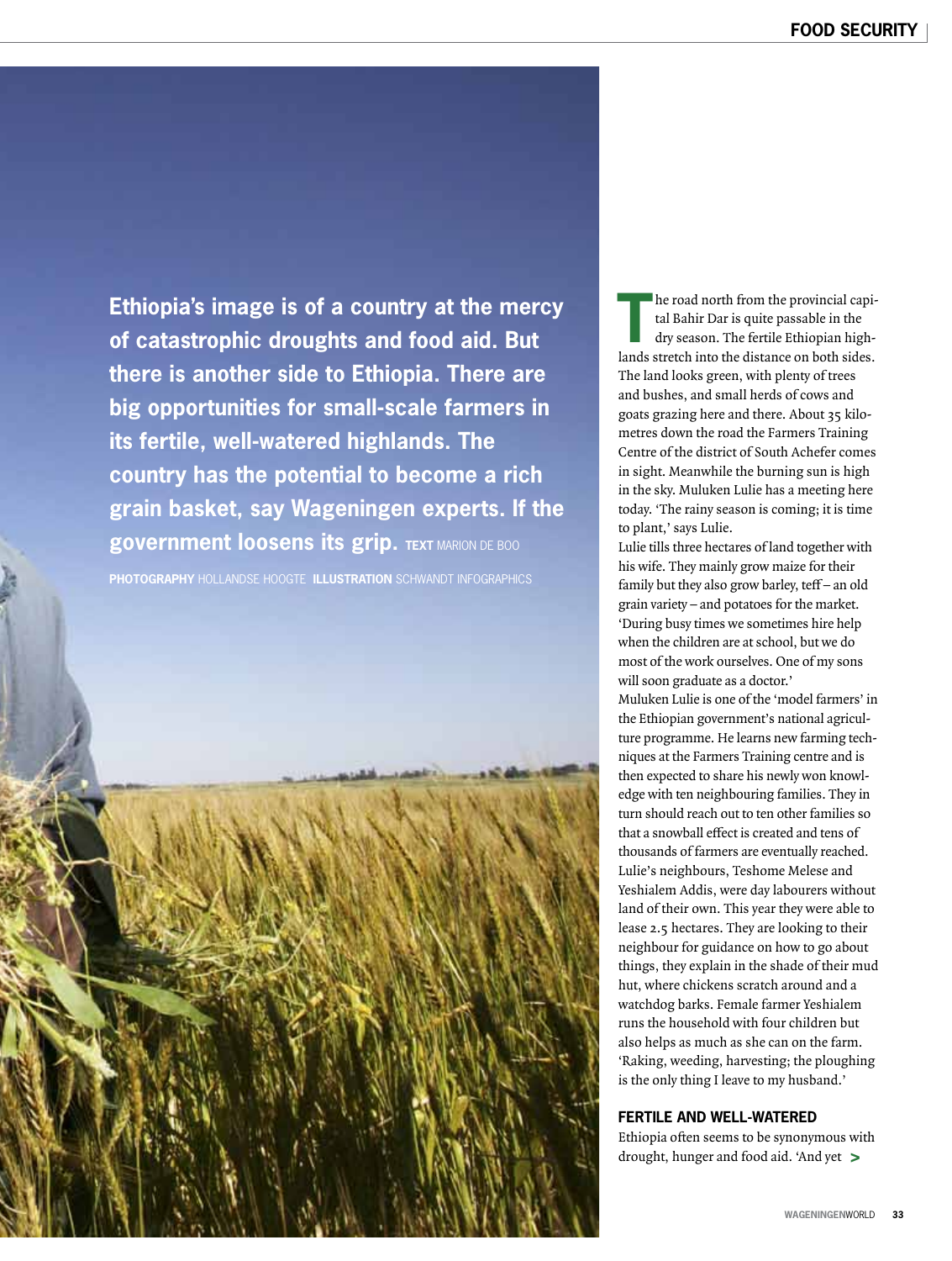there is tremendous potential,' says tropical soils expert Arie van Kekem of Alterra Wageningen UR. A considerable proportion of this African country – an area the size of France and Spain combined – consists of fertile highlands with more than enough rain. 'With a bit more knowhow farmers here could increase their yields in no time,' says Van Kekem. 'Ethiopia has the potential to become a major agricultural export country. For the time being it is the small-scale farmers who produce most of the food. Improving their harvests is the basis for increasing rural prosperity so that children can go to school.'

Van Kekem is project leader of CASCAPE, a scientific five-year plan for increasing the agricultural yields, the trade in farm produce and the food security of small-scale farmers in Ethiopia. CASCAPE is a collaboration between six Ethiopian universities and Wageningen experts from Alterra and the Centre for Development Innovation. Six



**Arie van Kekem,** expert on tropical soils at Alterra Wageningen UR

**'With a bit more knowhow farmers here could increase their yields in no time'**

promising growth regions of the fertile Ethiopian highlands have been selected. These 'high potential' regions each have their own CASCAPE team with an interdisciplinary group of mainly young, well-educated Ethiopian experts. The project focuses on agriculture, livestock, natural resources, gender and nutrition-related issues. The Dutch department of Development Cooperation is funding CASCAPE to the tune of 12.5 million euros up to the end of 2015.

'I was shocked to discover that 50 percent of the young children in our research area in Amhara were malnourished,' says Van Kekem. 'The soil there is often very fertile, it gets almost twice as much rain in a year as the Netherlands and there is plenty of irrigation water. But the daily menu is too one-sided, especially for small children and pregnant women.'

Firew Tegegne Amogne, vice president of the University of Bahir Dar and assistant coordinator of the CASCAPE project, talks of a paradox. 'Amhara has the highest yields in Ethiopia, but it also has the most malnutrition. That is why it is important not just to look as food security but also at nutrition security. Fortunately our project team has now been expanded to include a nutrition expert.'

#### **From aid to trade**

CASCAPE offers scientific support to the Ethiopian government's ambitious national agriculture programme, funded by the World Bank and many other donors. The government's aim for this Agricultural Growth Programme is to make the switch as fast as possible from food aid to trade and economic collaboration. The new Dutch development policy – Trade, not Aid – is a perfect fit. Both Dutch and Ethiopian policymakers point to the example of the Dutch flower growers who came to Ethiopia with the help of development

funding and have turned the country into a major flower exporter.

Within CASCAPE a lot of attention is paid to soil fertility and advice on fertilizers. Project leader Van Kekem points out the big discrepancies in soil fertility. 'There are deep red soils with a thick layer of rich topsoil, but there are also places with a lot of erosion where that fertile soil has disappeared and the ground is stony. There is a lack of good advice on fertilizer use and the traditional extension service functions poorly. Extension workers are not adequately trained and the knowledge which is generated in agricultural research and at universities does not get through to farmers enough.'

But CASCAPE workers do go into the field. They talk to farmers, address their problems, demonstrate new methods and offer advice on good seeds, combatting diseases and pests, and the right fertilizer. 'Then you see fantastic results within a short period of time,' says Van Kekem.

#### **Government control**

There is little scope in Ethiopia for private initiatives – in the artificial fertilizer sector for instance. The government controls the import and distribution of artificial fertilizer. Farmers often lack good seed and a well-functioning cycle of organic matter. 'In the end organic matter is much more important than artificial fertilizer for keeping the soil healthy,' says van Kekem. 'Farmers do not put enough organic matter back into the soil because they also need it for livestock feed, fuel and roofing. All that happens at the expense of soil fertility. We advise the farmers to put more animal manure, kitchen waste and other sources of organic matter on their land.' 'Our work really isn't rocket science,' says Christy van Beek of Alterra. 'The harvest can often be tripled immediately with simple interventions.' The supply of artificial fertilizer in Ethiopia is in government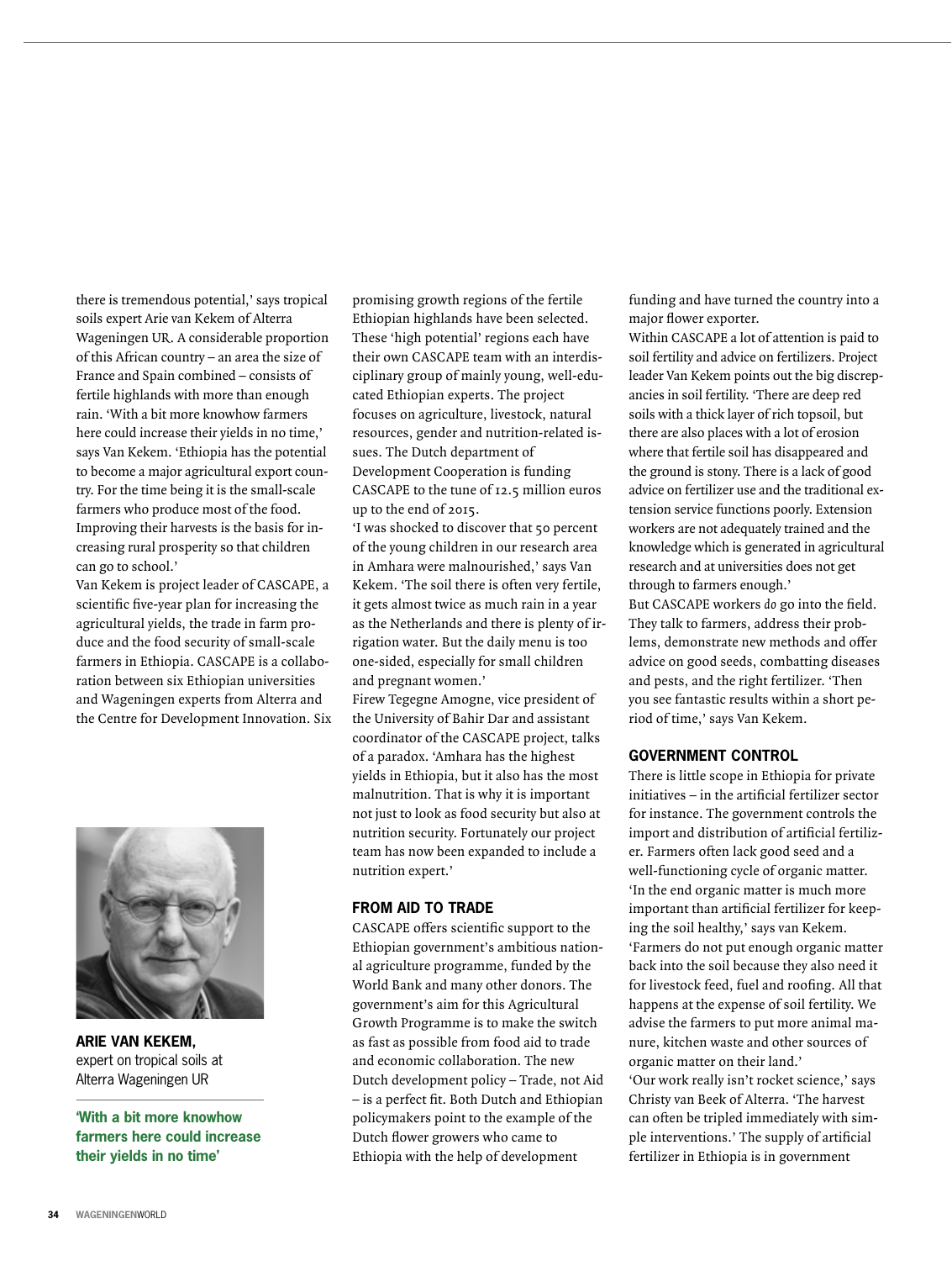## **'The harvest can often be tripled immediately with simple interventions'**

hands. There are only two kinds or fertilizer for sale, namely urea and diammonium phosphate (DAP). They are far from suitable for all soil types and crops, says Van Beek. 'Farmers have to bend over backwards to pay for artificial fertilizer but on acid soils ammonium fertilizer can even have a counterproductive effect. What is more, the same standard advice is issued for all crops. We have started drawing up fertilizer advice tailored to each soil type and crop. That has proven to be a massive improvement,' says Van Beek.

'There is a huge biodiversity in the country,' she continues. 'You come across biophysical conditions such as differences in altitude and climatic zones, and you also get differences in access to things like markets and extension services. There is no standard formula for all farmers. But Ethiopia is

a country in which everything is extremely centralized. People prefer to decide and control everything from above, the same for every farmer, whereas what they really need is tailor-made solutions.'

#### **Innovative thinking**

'The starting point for the Agricultural Growth Programme in Ethiopia is to look for farmers who are doing exceptionally well so as to enable other farmers to copy those best practices,' says Irene Koomen of the Centre for Development Innovation (CDI) in Wageningen. 'Our centre has been called in to stimulate innovative thinking in the project. The technology is available – we all know that good seed and sufficient fertilizer lead to better harvests. Innovative thinking means that together with local farmers, extension workers and other

stakeholders, you look into what is required at a specific place to speed up progress.' This thinking includes an examination of why some new ideas are taken up and others are not. For this it is important not to tar all farmers with the same brush. Someone who has five hectares can afford to experiment a bit more than his neighbour with only a quarter of a hectare of land. Some farmers are dirt poor and illiterate, while others have been to school or may have managed to save some money as migrant workers. Some farms are run by women, often widows. They do not have their own oxen for ploughing – which is primarily men's work.

#### **Household kitty**

Ethiopian women generally find it hard to make ends meet. They get to do their **>**



#### **Less than 5 hectares**

Ethiopia has tens of millions of small-scale farmers. After a communist coup all land was nationalized in 1991. Large landowners were driven off their land, which was divided among the population. Village elders usually decided who was allowed to farm where. Ninety percent of the farmers own less that 5 hectares of land, some no more that half a hectare. The population is still growing fast. One century ago the population was 10 million, now it is 90 million. The average farmer has about six children and if they become farmers too then land ownership becomes more and more fragmented. Only 13 percent of the population earn their keep from something other than farming.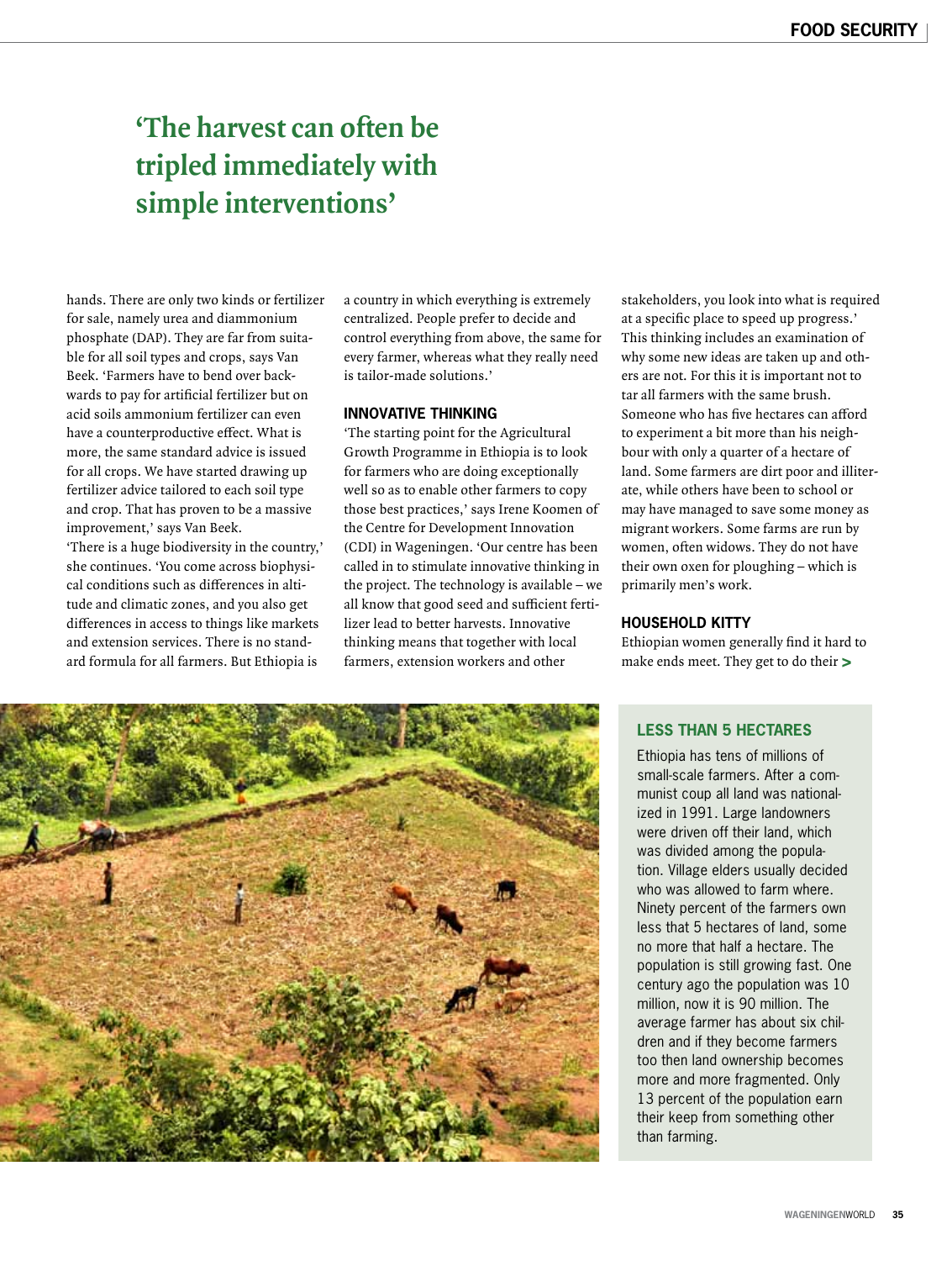

### **Food production in Ethiopia**

share of the work but not of the decisionmaking. Traditionally, the man is in charge of the cash crops while the woman grows beans for the family on a leftover patch of land. If more emphasis comes to be laid on cash crops the possibility cannot be ruled out that women will be made to give up their land. 'And the question is whether the money earned at the market always goes into the household kitty,' says Koomen.

'In some districts the man eats separately and goes first. Women and children have

to see what is left over. We need to have a good look at whether the Agricultural Growth Programme really improves the nutritional situation at all. As a researcher you always have to be alert to the fact that interventions can work out counterproductively.' According to Koomen, extension workers like working with the progressive farmers, who are quick to pick up on new ideas. 'They visit them often and enthusiastically. They have much less contact with all the other farmers.' Farmers are also given the chance to visit a

network of training centres. But Koomen feels the approach is very top-down. 'Extension workers and research institutes pump all sorts of new ideas into the system from above, without having much affinity with their target group and without distinguishing between different kinds of farmers.' Meanwhile, they are running into various practical problems. Artificial fertilizer and seed, for instance, are often hard to come by in time for the start of the planting season. What is more, farmers have to borrow money for them, but mi-